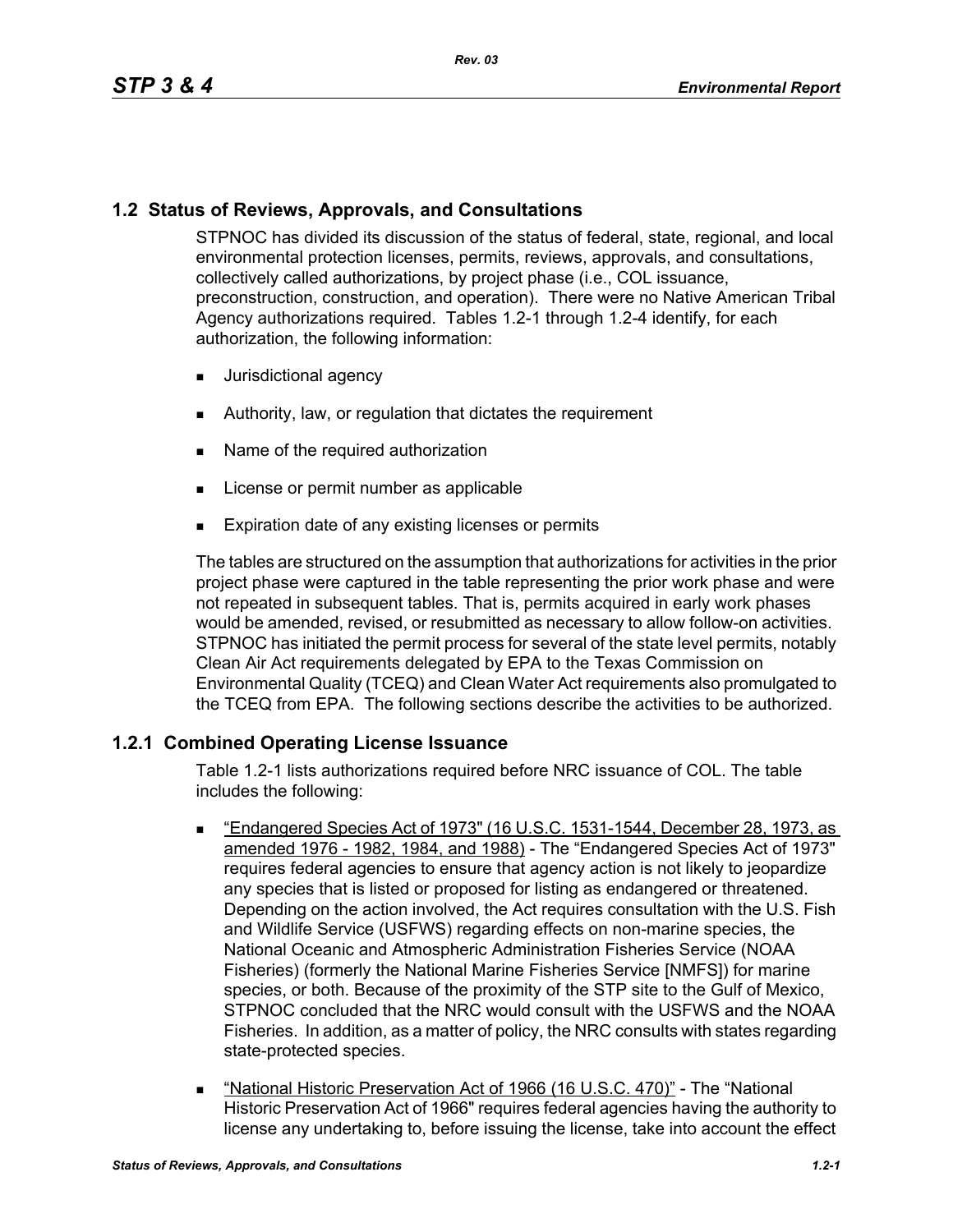of the undertaking on historic properties and to afford the Advisory Council on Historic Preservation an opportunity to comment on the undertaking. Council regulations provide for establishing an agreement with any State Historic Preservation Officer (SHPO) to substitute state review for Council review (36 CFR 800). STPNOC anticipates that the NRC will consult with the Texas SHPO.

- "The Federal Coastal Zone Management Act of 1972" (16USC1451-1456) "The Federal Coastal Zone Management Act" imposes requirements on applicants for a federal license to conduct an activity that could affect a state's coastal zone. The Act requires the applicant to certify to the licensing agency that the proposed activity would be consistent with the state's federally approved coastal zone management program. STPNOC certified the proposed project is consistent with the goals and policies of Texas' federally approved Coastal Management Plan on April 22, 2008. The Coastal Coordination Council concurred that the project was consistent with the goals and policies of the Texas Coastal Management Plan on June 9, 2008.
- "Clean Water Act" (33 U.S.C. 1251, et seq.) The Federal Water Pollution Control Act of 1948, also known as the Clean Water Act, Section 401, requires applicants for a federal license, if conducting an activity that might result in a discharge into navigable waters, to provide the licensing agency a certification from the state that the discharge will comply with applicable Clean Water Act requirements (33 U.S.C. 1341). STPNOC may consult with the TCEQ to secure any required certifications.

# **1.2.2 Preconstruction Activities**

Preconstruction activities may commence before issuance of a Limited Work Authorization (LWA) or COL. Pursuant to 10 CFR 50.10(c), "No person may begin the construction of a production or utilization facility on a site on which the facility is to be operated until that person has been issued either a construction permit under this part, a combined license under part 52 of this chapter, an ESP authorizing the activities under paragraph (d) of this section, or a LWA under paragraph (d) of this section." Activities that are considered construction are defined by 10 CFR 50.10(a)(1), whereas activities that do not constitute construction are defined by 10 CFR 50.10(a)(2). Activities not defined as construction may be conducted without prior NRC authorization.

As previously noted, COL applicants may begin certain preconstruction activities before issuance of a COL or LWA, including the following:

- Preconstruction planning and exploration activities will include such site activities as soil boring/sampling, installing monitoring wells, or installation of additional geophysical borings as defined in 10 CFR 50.10(a)(2) and the removal and/or relocation of existing facilities in the new plant footprint.
- Site preparation activities will include installation of temporary facilities, construction support facilities, service facilities, utilities, docking and unloading facilities, excavations for facility structures and foundations, and construction of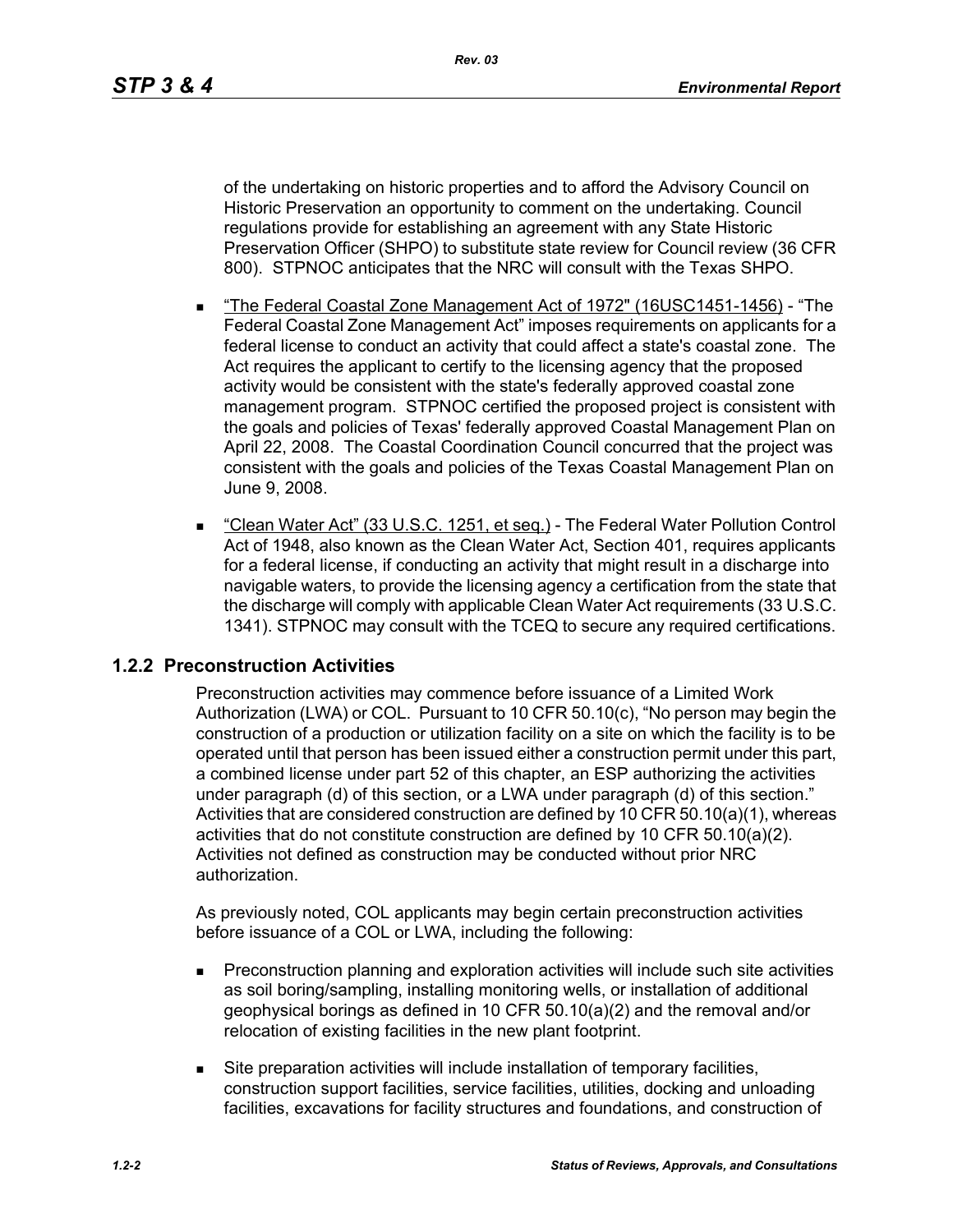structures, systems, or components (SSCs) that do not constitute construction as defined by 10 CFR 50.10(a)(1).

Table 1.2-2 identifies authorizations required before initiation of preconstruction activities.

### **1.2.3 Construction Activities**

In accordance with 10 CFR 50.10(d)(1), "Any person to whom the Commission may otherwise issue either a license or permit under Sections 103, 104.b, or 185 of the Act for the facility of the type specified in  $\S$  50.21(b)(2),  $\S$  50.22, or a testing facility, may request an LWA allowing that person to perform the driving of piles, subsurface preparation, placement of backfill, concrete, or permanent retaining walls within an excavation, installation of the foundation, including placement of concrete, any or which are for systems, structures, or components (SSC) of the facility for which either a construction permit or combined license is otherwise required under paragraph (c) of this section."

STPNOC may seek NRC issuance of an LWA pursuant to 10 CFR 50.10(d) and seek the necessary authorizations required to perform construction activities defined under 10 CFR 50.10(a)(1).

Table 1.2-3 lists authorizations required before construction activities begin. STPNOC will not initiate these activities before obtaining an LWA or COL.

### **1.2.4 Operation**

Table 1.2-4 lists authorizations required prior to the start of operation.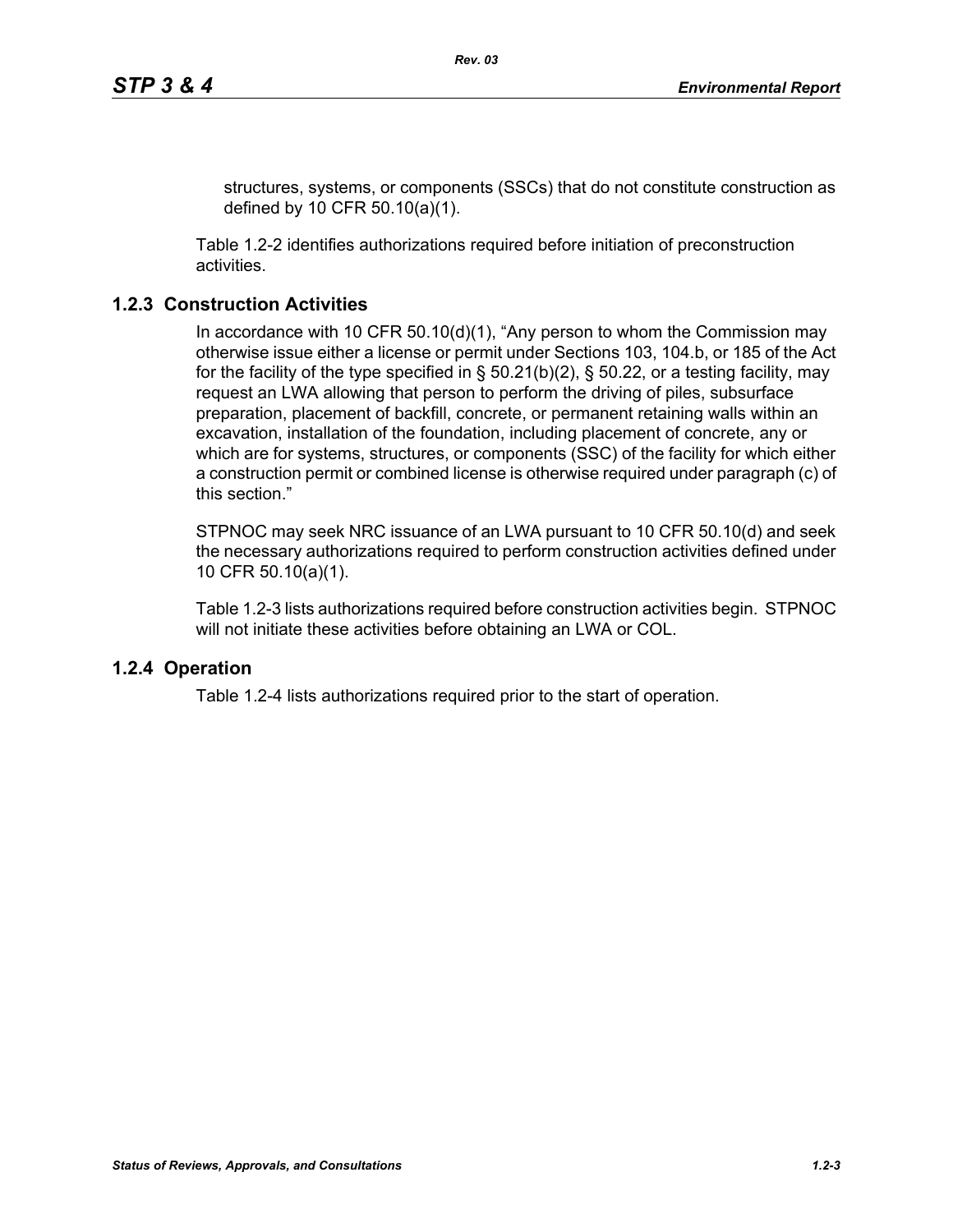| Item | <b>Agency</b>                                           | <b>Authority</b>                                                                                                                                                                   | Requirement                                                                                             | <b>Activity Covered</b>                                                                                                                                                                                                                                                                        | Permit Issued or<br>Authorization<br><b>Obtained/Status</b>            |
|------|---------------------------------------------------------|------------------------------------------------------------------------------------------------------------------------------------------------------------------------------------|---------------------------------------------------------------------------------------------------------|------------------------------------------------------------------------------------------------------------------------------------------------------------------------------------------------------------------------------------------------------------------------------------------------|------------------------------------------------------------------------|
| 1.1  | <b>USFWS</b>                                            | Endangered Species Act of 1973                                                                                                                                                     | Consultation regarding<br>potential to adversely<br>impact protected<br>species (non-marine<br>species) | Concurrence with no adverse impact or<br>consultation on appropriate mitigation<br>measures<br><b>Triggering Activity:</b><br>Cannot modify habitat of endangered or<br>threatened species without authorization<br>from USFWS, including clearing of<br>vegetation or earth-moving activities | Complete. NRC will<br>need formal<br>consultation with<br><b>USFWS</b> |
| 1.2  | <b>NOAA</b><br><b>Fisheries</b>                         | Endangered Species Act of 1973                                                                                                                                                     | Consultation regarding<br>potential to adversely<br>impact protected<br>marine species                  | Concurrence with no adverse impact or<br>consultation on appropriate mitigation<br>measures                                                                                                                                                                                                    | Complete                                                               |
| 1.3  | Texas<br>Historical<br>Commission<br>(THE)              | National Historic Preservation Act.<br>(36 Code of Federal Regulations<br>(CFR) 800), Texas Historical<br><b>Commission Texas Administrative</b><br>Code (T.A.C.) Title 13, Part 2 | Consultation regarding<br>potential to adversely<br>affect historic resources                           | Confirm site construction or operation<br>would not affect protected historic<br>resources<br><b>Triggering Activity:</b><br>Authorization must be obtained before<br>excavation or soil disturbance in area<br>where historic resources are located.                                          | Complete                                                               |
| 1.4  | NOAA, Texas<br>Coastal<br>Coordination<br>Council (CCC) | Coastal Zone Management Act,<br><b>Texas Coastal Management Plan</b><br>implemented through CCC                                                                                    | Consistency review                                                                                      | NRC license, any individual Section 404<br>permit-and associated Section 401-<br>certification.                                                                                                                                                                                                | Complete                                                               |

Status of Reviews, Approvals, and Consultations *Status of Reviews, Approvals, and Consultations*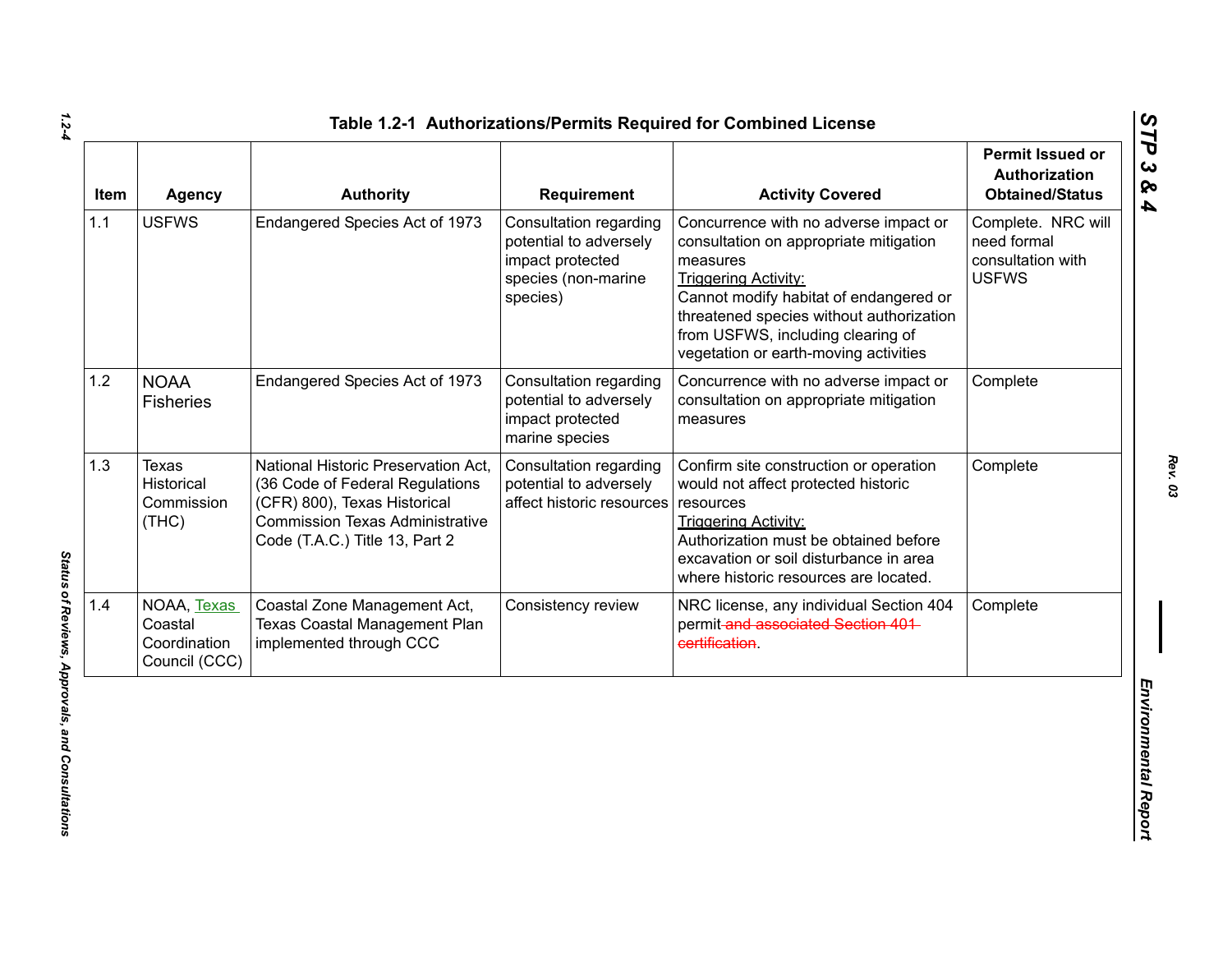| Item | <b>Agency</b> | <b>Authority</b>                                                                                                                 | <b>Requirement</b>           | <b>Activity Covered</b>                                                                                                                                                                                                                                                                                                                                                                           | <b>Permit Issued or</b><br><b>Authorization</b><br><b>Obtained/Status</b>                                                                                                                |
|------|---------------|----------------------------------------------------------------------------------------------------------------------------------|------------------------------|---------------------------------------------------------------------------------------------------------------------------------------------------------------------------------------------------------------------------------------------------------------------------------------------------------------------------------------------------------------------------------------------------|------------------------------------------------------------------------------------------------------------------------------------------------------------------------------------------|
| 1.5  | <b>TCEQ</b>   | Federal Clean Water Act (FCWA)<br>(33 United States Code (U.S.C.)<br>1251 et seq.). T.A.C. Title 30, Part<br>1, Chapter 307, 308 | Section 401<br>Certification | Compliance with water quality standards.<br>Any additional TCEQ requirements will<br>be incorporated into individual Section-<br>404 permit.<br>Certify that issuance of the COL will not<br>result in a violation of state water quality<br>standards.                                                                                                                                           | Contingent on<br>USACE (U.S. Army<br><b>Corps of Engineers)</b><br>concurrence with<br>current wetland<br>delineation-<br>(10/2008)<br><b>Certification Request</b><br>submitted 02/2009 |
| 1.6  | <b>DOE</b>    | Nuclear Waste Policy Act (42<br>U.S.C 10101 et seq.) and 10 CFR<br>Part 961                                                      | Spent Fuel Contract          | DOE's Standard Contract for disposal of<br>spent nuclear fuel contained in 10 CFR<br>Part 961 is being modified by the<br>Department. The Nuclear Energy<br>Institute (NEI) is actively engaged with<br>DOE in revising the language in the<br>Standard Contract. It is expected that<br>this revision will be completed and the<br>Standard Contract will be entered into by<br>the end of 2008. | 2008                                                                                                                                                                                     |
|      |               |                                                                                                                                  |                              |                                                                                                                                                                                                                                                                                                                                                                                                   |                                                                                                                                                                                          |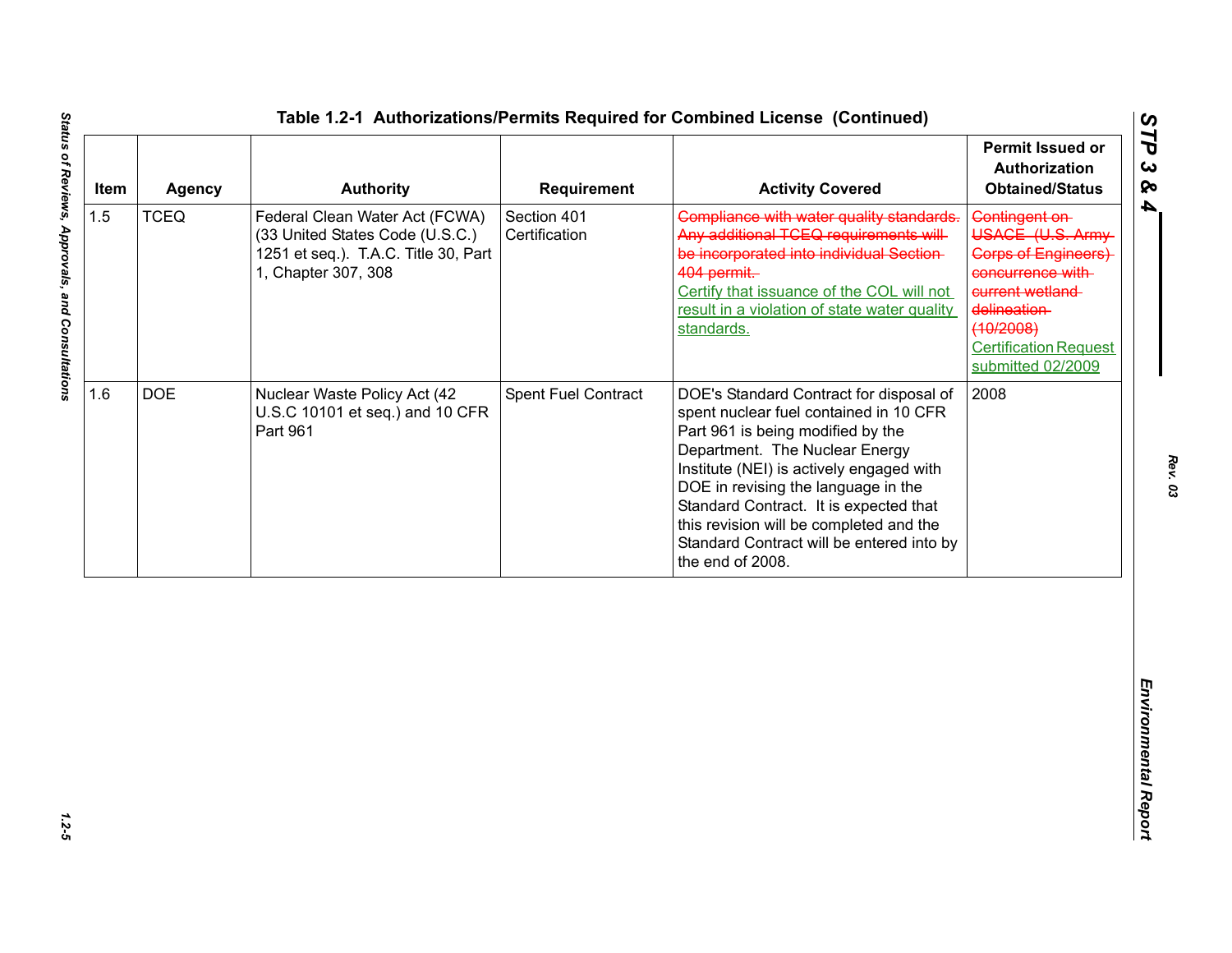| <b>Item</b> | <b>Agency</b>                                           | <b>Authority</b>                                                                              | Requirement                            | <b>Activity Covered</b>                                                                                                                                   | Permit Issued or<br>Authorization<br><b>Obtained/Status</b>                                                                                        |
|-------------|---------------------------------------------------------|-----------------------------------------------------------------------------------------------|----------------------------------------|-----------------------------------------------------------------------------------------------------------------------------------------------------------|----------------------------------------------------------------------------------------------------------------------------------------------------|
| 2.1         | <b>USACE</b>                                            | FCWA, Section 404, 33 CFR 323                                                                 | Section 404 Permit                     | Disturbance or crossing wetland areas or<br>navigable waters                                                                                              | Contingent on<br>USACE concurrence<br>with current wetland<br>delineation-<br>(10/2008)<br>Permit<br>Determination<br>Request submitted<br>06/2009 |
| 2.2         | <b>USACE</b>                                            | FCWA, Section 404, 33 CFR 323                                                                 | Dredge and Fill<br>Discharge Permit    | Maintenance dredging of intake structure<br>on Colorado River<br>(Covered under current permit No. 14848<br>Exp. Date: 12/31/2009)                        | Not applicable<br>Renewal when<br>required                                                                                                         |
| 2.3         | <b>USACE</b>                                            | <b>Rivers and Harbors Act</b>                                                                 | Section 10 Permit                      | Maintenance dredging of barge slip<br>(Covered under current permit No.<br>10570 Exp. Date: 12/31/2014)                                                   | Not applicable<br>Renewal when<br>required                                                                                                         |
| 2.4         | <b>United States</b><br>Department of<br>Transportation | 49 Code of FR 107, Subpart G<br>Registration for Hazardous<br><b>Materials Transportation</b> | Certificate of<br>Registration         | Renew existing two-year registration for<br>transportation of hazardous<br>(Covered under current permit No.<br>061506 551 0960P Exp. Date:<br>6/30/2008) | Not applicable<br>Renewal when<br>required                                                                                                         |
| 2.5         | <b>USFWS</b>                                            | Migratory Bird Treaty Act, 50<br><b>CFR 21</b>                                                | Compliance with<br>requirements of Act | Adverse impacts on protected species<br>and/or their nests. To be performed<br>concurrently with item 1.1                                                 | Complete. NRC will<br>need formal<br>consultation with<br><b>USFWS</b>                                                                             |
| 2.6         | Federal<br>Aviation<br>Administration                   | 14 CFR 77                                                                                     | <b>Construction Notice</b>             | Notice of erection of structures (>200 feet<br>high) potentially impacting air navigation                                                                 | 12/2011                                                                                                                                            |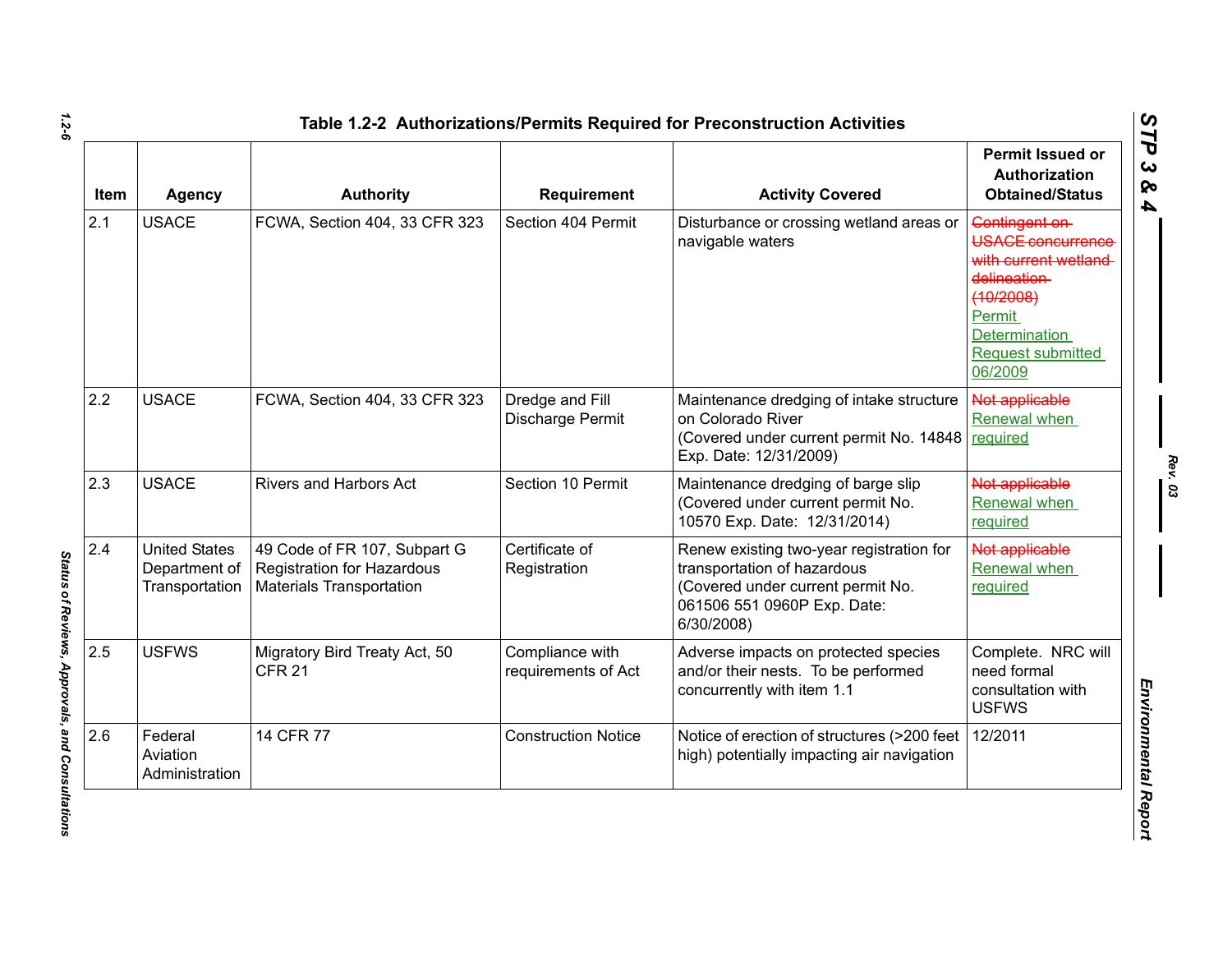| Item | <b>Agency</b>                                              | <b>Authority</b>                                                                                                                | Requirement                                                                                  | <b>Activity Covered</b>                                                                                                                                                                                                                                                                                             | <b>Permit Issued or</b><br>Authorization<br><b>Obtained/Status</b> |
|------|------------------------------------------------------------|---------------------------------------------------------------------------------------------------------------------------------|----------------------------------------------------------------------------------------------|---------------------------------------------------------------------------------------------------------------------------------------------------------------------------------------------------------------------------------------------------------------------------------------------------------------------|--------------------------------------------------------------------|
| 2.7  | <b>Texas Parks</b><br>and Wildlife<br>Department<br>(TPWD) | Resource Protection (T.A.C. Title<br>31, Part 2, Chapter 69) Wildlife<br>(T.A.C. Title 31, Part 2,<br>Chapter 65)               | Consultation regarding<br>potential to adversely<br>impact state listed<br>protected species | Adverse impacts on state listed protected<br>species and/or their habitat. To be<br>performed concurrently with item 1.1                                                                                                                                                                                            | Awaiting response<br>from TPWD<br>Complete                         |
| 2.8  | <b>TCEQ</b>                                                | Federal Clean Air Act (FCAA),<br>General Air Quality Rules (T.A.C.<br>Title 30, Part 1, Chapter 101, 111,<br>116)               | <b>Air Quality Construction</b><br>Permit                                                    | Construction of air emission sources -<br>diesel combustion generator, diesel<br>generators, vents and other air sources<br>regulated by TCEQ<br><b>Triggering Activity:</b><br>Permit must be obtained before<br>excavation for or construction of<br>foundation or footings supporting air<br>emitting facilities | Complete                                                           |
| 2.9  | <b>TCEQ</b>                                                | FCAA, General Air Quality Rules<br>(T.A.C. Title 30, Part 1, Chapter<br>101, 111, 116)                                          | <b>Air Quality Construction</b><br>Permit                                                    | Construction air emission sources:<br>Concrete batch plant (CBP)<br>Sand blast facility and surfacing coating<br>facility<br><b>Triggering Activity:</b><br>Authorization must be obtained before<br>excavation for or construction of<br>foundation or footings supporting air<br>emitting facilities              | 12/2010 (Obtained<br>by Constructor)                               |
| 2.10 | Texas<br>Department of<br><b>State Health</b><br>Services  | FCAA, 40 CFR Part 61, Subpart<br>M. Texas Asbestos Health<br>Protection (T.A.C. Title 25, Part 1,<br>Chapter 295, Subchapter C) | Notice of intent for<br>asbestos renovation,<br>encapsulation, or<br>demolition              | Building demolition or renovation<br>activities and asbestos abatement<br>projects                                                                                                                                                                                                                                  | As required                                                        |

 $1.2 - 7$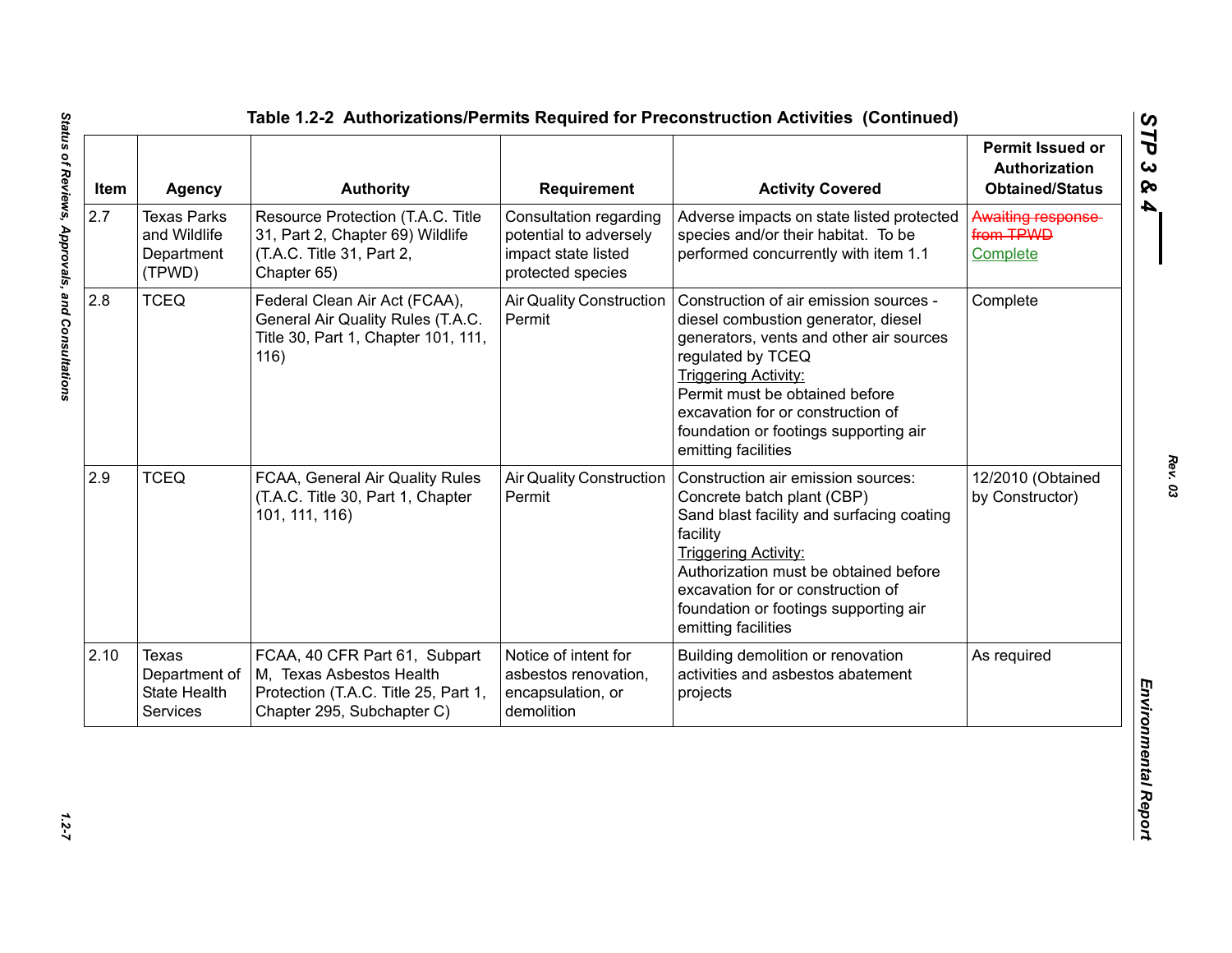| <b>Item</b> | <b>Agency</b>                                                                      | <b>Authority</b>                                                                                   | <b>Requirement</b>                                                                                                                | <b>Activity Covered</b>                                                                                                                                                                                                                                                                                                                                                | <b>Permit Issued or</b><br><b>Authorization</b><br><b>Obtained/Status</b> |
|-------------|------------------------------------------------------------------------------------|----------------------------------------------------------------------------------------------------|-----------------------------------------------------------------------------------------------------------------------------------|------------------------------------------------------------------------------------------------------------------------------------------------------------------------------------------------------------------------------------------------------------------------------------------------------------------------------------------------------------------------|---------------------------------------------------------------------------|
| 2.11        | <b>TCEQ</b>                                                                        | FCWA, Texas Water Code (TWC)<br>Chapter 26; T.A.C. Title 30, Part 1,<br>Chapter 205, 279, 307, 308 | Revision of Renewal of<br>or amendment to<br>existing Texas Pollutant<br><b>Discharge Elimination</b><br>System (TPDES)<br>Permit | Regulates discharge of pollutants to<br>surface water<br><b>Triggering Activity:</b><br>Amended TPDES permit must be issued<br>prior to excavation for or construction of<br>foundation or footings to support<br>wastewater treatment plant components<br>for expanded capacity.                                                                                      | 12/2009                                                                   |
| 2.12        | <b>TCEQ</b>                                                                        | FCWA, TWC Chapter 26                                                                               | <b>General Permit for</b><br>Storm Water<br><b>Discharges Associated</b><br>With Construction<br>Activity                         | Discharge storm water from site during<br>construction<br><b>Triggering Activity:</b><br>Authorization must be obtained prior to<br>exposure of soils from activities such as<br>clearing, grading and excavating.                                                                                                                                                     | 12/2009-10/2009<br>(Obtained by<br>Constructor)                           |
| 2.13        | <b>TCEQ</b>                                                                        | T.A.C. Title 30, Part 1, Chapter 290                                                               | TCEQ approval of<br>modification of public<br>water system                                                                        | Modify treatment, storage, distribution of<br>potable water system as needed for<br>expansion<br>Approval of plans and specifications or<br>TCEQ determination that approval is not<br>required must occur before construction<br>commences on any new or expanded<br>component of water system, including<br>water well, storage, treatment or<br>distribution lines. | 12/2009<br>As required                                                    |
| 2.14        | <b>Coastal Plains</b><br>Groundwater<br>Conservation<br><b>District</b><br>(CPGCD) | Rules of the CPGCD, Chapter 3,<br>Subchapter A                                                     | <b>Groundwater Well</b><br>Permit                                                                                                 | New groundwater well installation and<br>operation                                                                                                                                                                                                                                                                                                                     | 12/2009<br><b>As required</b>                                             |

*1.2-8*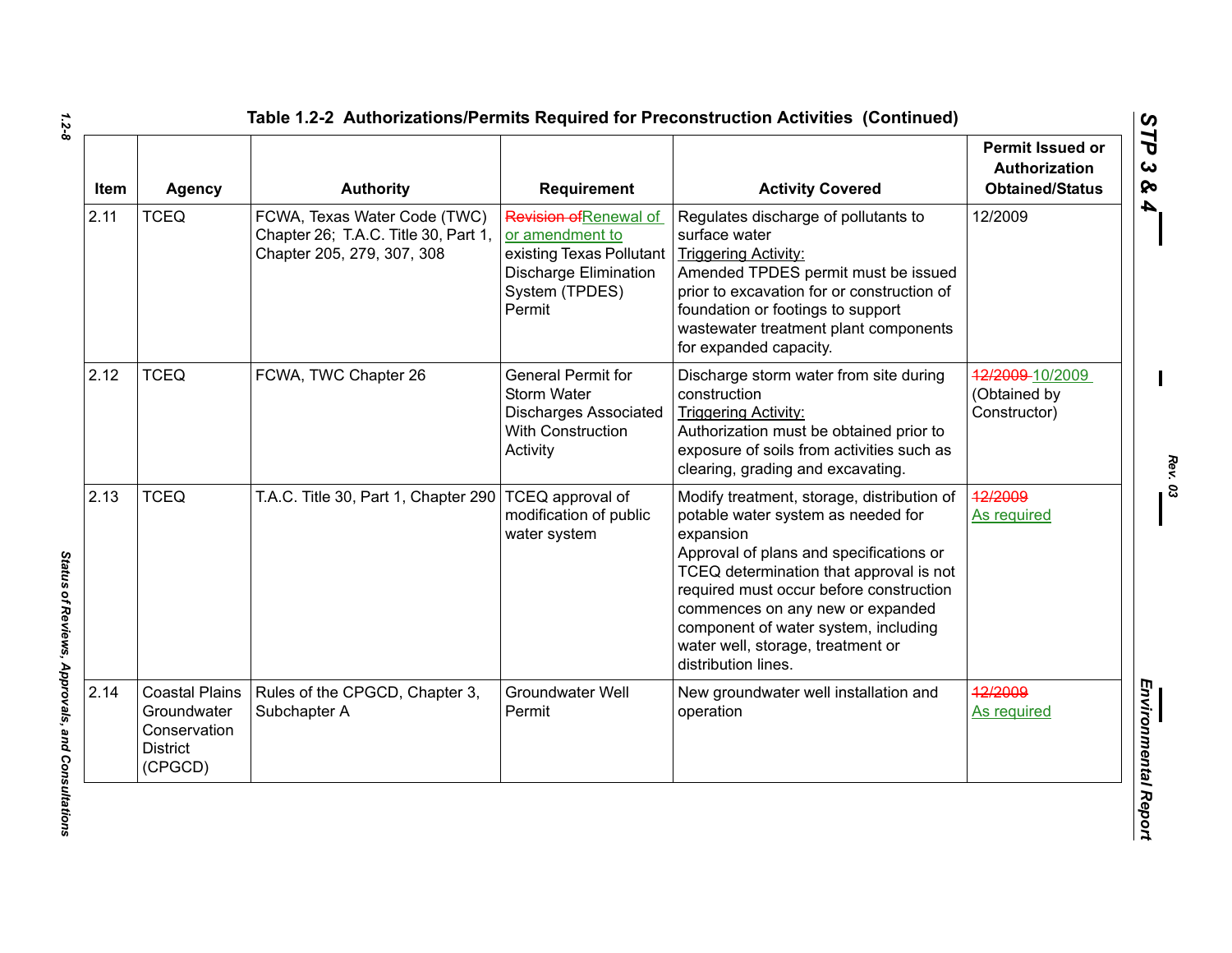|      |                     |                                                                |                                                               | Table 1.2-2 Authorizations/Permits Required for Preconstruction Activities (Continued)                                                                                                 |                                                                    |
|------|---------------------|----------------------------------------------------------------|---------------------------------------------------------------|----------------------------------------------------------------------------------------------------------------------------------------------------------------------------------------|--------------------------------------------------------------------|
| Item | <b>Agency</b>       | <b>Authority</b>                                               | <b>Requirement</b>                                            | <b>Activity Covered</b>                                                                                                                                                                | <b>Permit Issued or</b><br>Authorization<br><b>Obtained/Status</b> |
| 2.15 | <b>TCEQ</b>         | FCWA, TWC, Ch. 26                                              | <b>TPDES General Permit</b>                                   | Discharge of uncontaminated<br>groundwater encountered during<br>construction will be included in TPDES<br>General Permit for construction activities                                  | 12/2010-12/2009<br>(Obtained by<br>Constructor)                    |
| 2.16 | <b>CPGCD</b>        | Rules of the CPGCD, Chapter 8                                  | Capping and plugging<br>of groundwater wells                  | Capping and plugging of monitoring wells<br>at completion of subsurface investigation                                                                                                  | 12/2009<br><b>As required</b>                                      |
| 2.17 | <b>TCEQ</b>         | T.A.C. Title 30, Part 1, Chapter 334                           | Certificate of Annual<br><b>Tank Registration</b>             | All underground storage tanks that are in<br>use or capable of being used for<br>petroleum products and certain<br>chemicals                                                           | If required<br>As required                                         |
| 2.18 | <b>TCEQ</b>         | T.A.C. Title 30, Part 1, Chapter 335 Notice of Registration    |                                                               | Onsite disposal of Class III industrial solid<br>waste consisting of earth and earth-like<br>products, concrete, rock, bricks, and land<br>clearing debris<br>(Registration No. 30651) | 12/2009<br>As required                                             |
| 2.19 | <b>TCEQ</b>         | T.A.C. Title 30, Part 1, Chapter 335 Notice of Registration    |                                                               | Offsite disposal of industrial solid wastes<br>(Registration No. 30651)                                                                                                                | 12/2009<br>As required                                             |
| 2.20 | <b>TCEQ</b>         | T.A.C. Title 30, Part 1,<br>Chapter 295, 297                   | <b>Water Rights</b>                                           | Use of additional makeup water from<br>Colorado River (Covered under existing<br>water rights:<br>(Registration No. 14-5437)                                                           | <b>Not Applicable</b><br>Complete                                  |
| 2.21 | <b>TCEQ</b>         | T.A.C. Title 30, Part 1, Chapter 350                           | <b>Texas Risk Reduction</b><br>Program                        | Relocation of hazardous waste<br>accumulation area                                                                                                                                     | If required<br><b>Not Applicable</b>                               |
| 2.22 | <b>TCEQ</b>         | T.A.C. Title 30, Part 1, Chapter<br>321; FCWA; TWC, Chapter 26 | Notice of Registration                                        | Relocation of existing pond related to car<br>wash and vehicle washdown                                                                                                                | 12/08<br>12/2010                                                   |
| 2.23 | Matagorda<br>County | Flood Plain Management Plan C<br>Zone Requirements             | <b>Land Disturbing Activity</b><br>and Construction<br>Permit | Land disturbing activities within the<br>boundaries of Matagorda County<br>including new construction and<br>renovation of buildings                                                   | 12/2009 (Obtained-<br>by Constructor)<br>As required               |

Status of Reviews, Approvals, and Consultations *Status of Reviews, Approvals, and Consultations 1.2-9*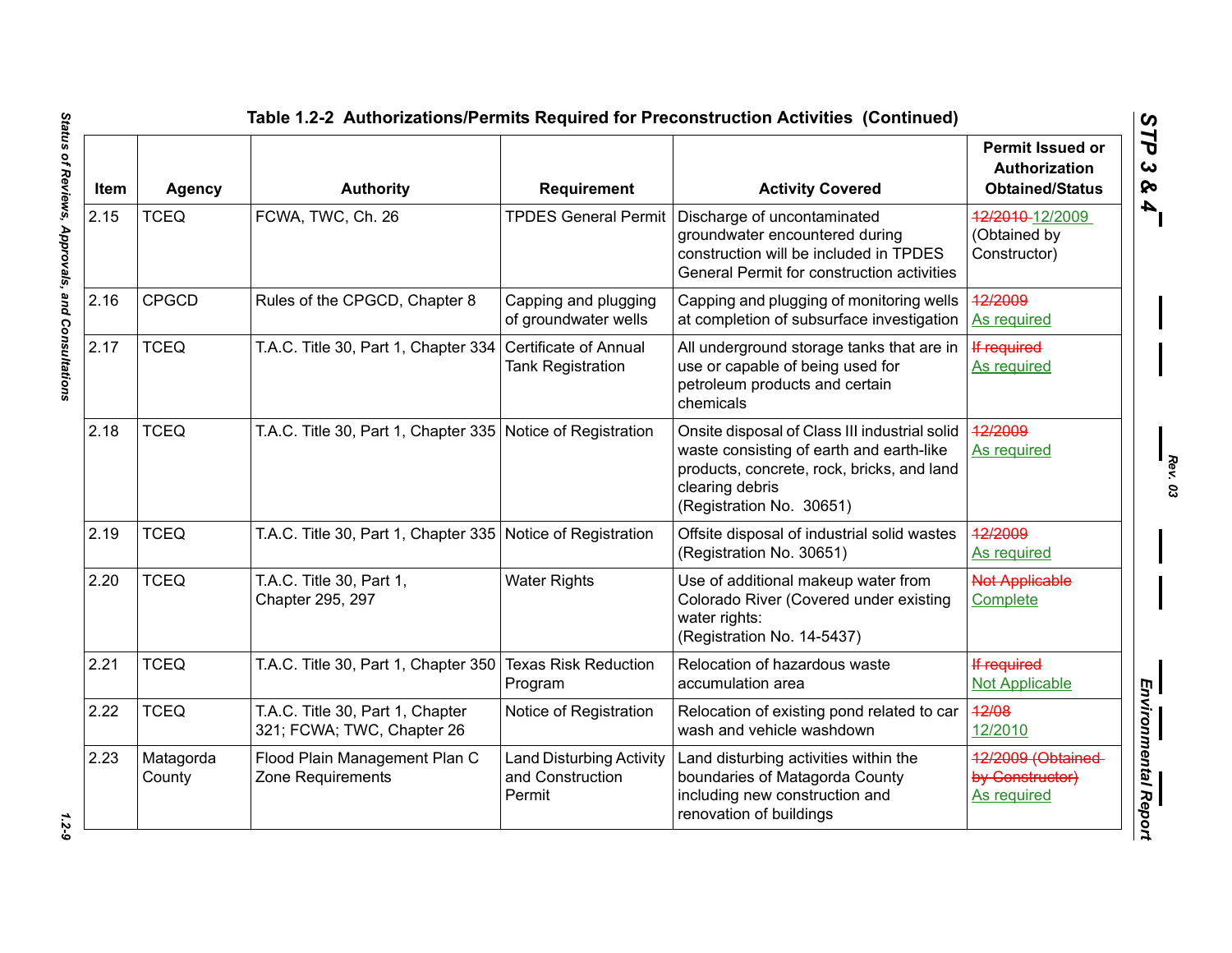| Item | <b>Agency</b> | <b>Authority</b>                                                                                                                 | <b>Requirement</b>                                                                       | <b>Activity Covered</b>                                                                                                                                                                                                      | <b>Permit Issued or</b><br>Authorization<br><b>Obtained/Status</b> |
|------|---------------|----------------------------------------------------------------------------------------------------------------------------------|------------------------------------------------------------------------------------------|------------------------------------------------------------------------------------------------------------------------------------------------------------------------------------------------------------------------------|--------------------------------------------------------------------|
| 2.24 | <b>NRC</b>    | 10 CFR 30                                                                                                                        | <b>Byproduct license</b>                                                                 | Approval to possess special nuclear<br>material (SNM)                                                                                                                                                                        | If required<br>01/2012                                             |
| 2.25 | <b>NRC</b>    | 10 CFR 70                                                                                                                        | <b>Special Nuclear</b><br><b>Materials License</b>                                       | Approval to possess fuel                                                                                                                                                                                                     | If required<br>01/2012                                             |
| 2.26 | <b>TCEQ</b>   | T.A.C. Title 30, Part 1, Chapter 312 Revision of existing                                                                        | onsite sludge disposal<br>permit                                                         | Possible need to relocate and/or expand<br>area for land application of sewage<br>sludge<br><b>Triggering Activity:</b><br>Permit amendment must be issued prior<br>to first application of sewage sludge at<br>new location | 8/2008 Permit<br>Expires. No<br>Renewal Required.                  |
| 2.27 | <b>TCEQ</b>   | Federal Clean Water Act (FCWA)<br>(33 United States Code (U.S.C.)<br>1251 et seq.). T.A.C. Title 30, Part<br>1, Chapter 307, 308 | Section 401<br>Certification                                                             | Compliance with water quality standards<br>Any additional TCEQ requirements will<br>be incorporated into individual Section<br>404 permit.                                                                                   | See Item 2.1                                                       |
| 2.28 | <b>TCEQ</b>   | T.A.C. Title 30, Part 1, Chapter 290                                                                                             | Revision or new permit<br>to operate a public<br>water system - Notice<br>of Termination | Operate a public noncommunity water<br>system (if required for Site Redress)                                                                                                                                                 | If required<br>As required                                         |
| 2.29 | <b>CPGCD</b>  | Rules of the CPGCD, Chapter 8                                                                                                    | Capping and plugging<br>of groundwater wells                                             | Capping and plugging of monitoring wells<br>at completion of subsurface investigation<br>(If required for Site Redress)                                                                                                      | If required<br>As required                                         |
| 2.30 | <b>TCEQ</b>   | RCRA, T.A.C. Title 30, Part 1,<br>Chapter 334                                                                                    | <b>Certificate of Annual</b><br>Tank Registration -<br>Notice of Termination             | All underground storage and<br>aboveground storage tanks that are in<br>use or capable of being used for<br>petroleum products and certain<br>chemicals. Tank removal/abandonment<br>(if required for Site Redress)          | If required<br>As required                                         |

*1.2-10*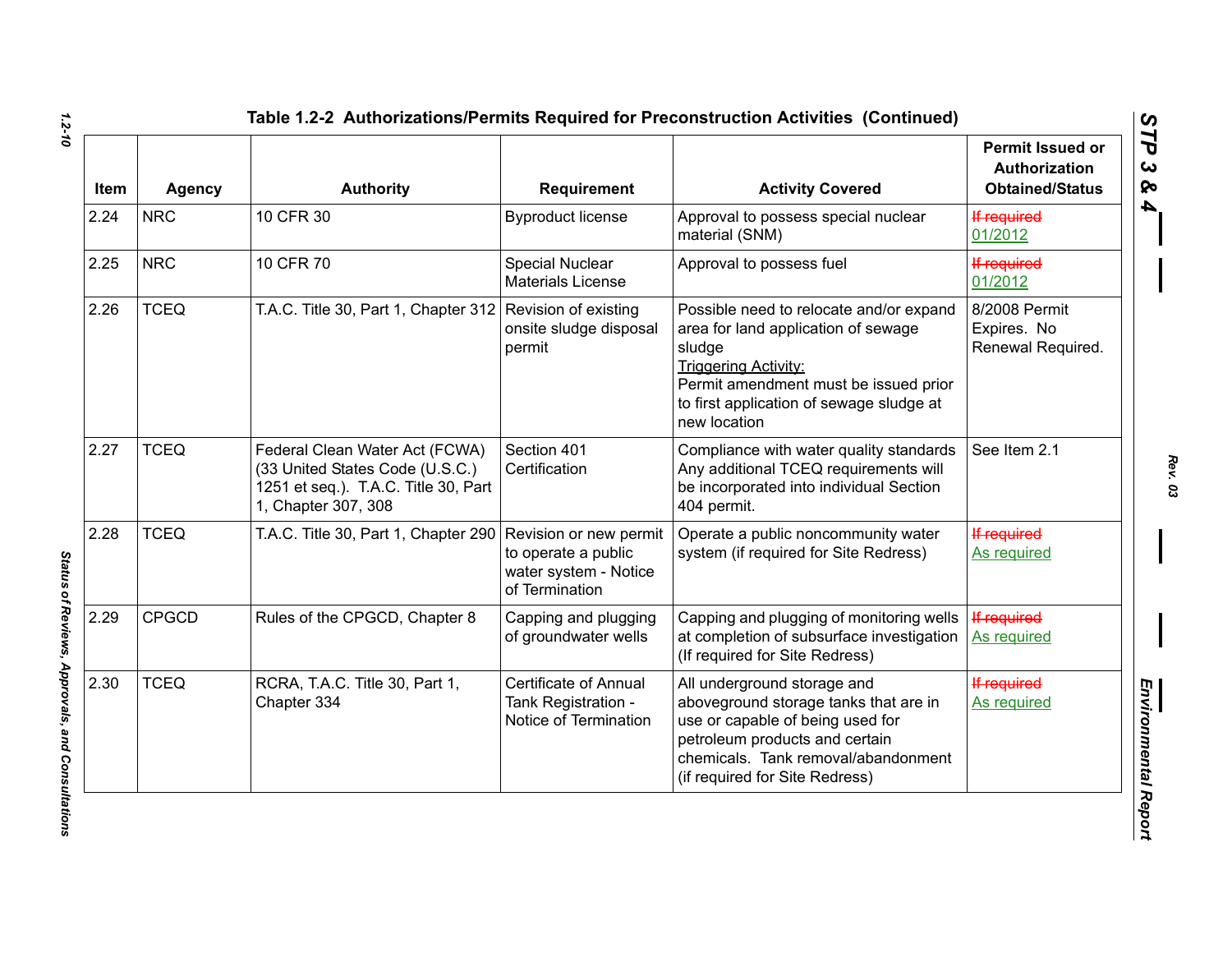| Item | <b>Agency</b> | <b>Authority</b>                                                                                                  | <b>Requirement</b>                                                                                  | <b>Activity Covered</b>                                                                                                   | <b>Permit Issued or</b><br><b>Authorization</b><br><b>Obtained/Status</b> |
|------|---------------|-------------------------------------------------------------------------------------------------------------------|-----------------------------------------------------------------------------------------------------|---------------------------------------------------------------------------------------------------------------------------|---------------------------------------------------------------------------|
| 3.1  | <b>NRC</b>    | 10 CFR 52, Subpart C or 10 CFR<br>50.10(d)                                                                        | COL-or-LWA                                                                                          | Safety-related and important to safety<br>construction for a nuclear power facility                                       | 01/2010 (LWA) (If<br>required)<br>01/2011 (COL)<br>01/2012                |
| 3.2  | <b>NRC</b>    | Atomic Energy Act (AEA), 10 CFR<br>51, 10 CFR 52.17                                                               | <b>EIS</b>                                                                                          | Environmental effects of construction and<br>operation of a reactor                                                       | Purpose of this<br>submittal                                              |
| 3.3  | <b>USFWS</b>  | Migratory Bird Treaty Act, 50<br><b>CFR 21</b>                                                                    | Compliance with<br>requirements of Act                                                              | Adverse impacts on protected species<br>and/or their nests. To be performed<br>concurrently with Item 1.1.                | See Item 1.1                                                              |
| 3.4  | <b>TPWD</b>   | Resource Protection (T.A.C. Title<br>31, Part 2, Chapter 69) Wildlife<br>(T.A.C. Title 31, Part 2,<br>Chapter 65) | <b>Consultation regarding</b><br>potential to adversely<br>impact state listed<br>protected species | Adverse impacts on state listed protected<br>species and/or their habitat. To be<br>performed concurrently with Item 1.1. | See Item 1.1                                                              |
|      |               | [1] Assumes STPNOC obtained the authorizations/permits identified in Table 1.2-2.                                 |                                                                                                     |                                                                                                                           |                                                                           |
|      |               |                                                                                                                   |                                                                                                     |                                                                                                                           |                                                                           |
|      |               |                                                                                                                   |                                                                                                     |                                                                                                                           |                                                                           |
|      |               |                                                                                                                   |                                                                                                     |                                                                                                                           |                                                                           |
|      |               |                                                                                                                   |                                                                                                     |                                                                                                                           |                                                                           |
|      |               |                                                                                                                   |                                                                                                     |                                                                                                                           |                                                                           |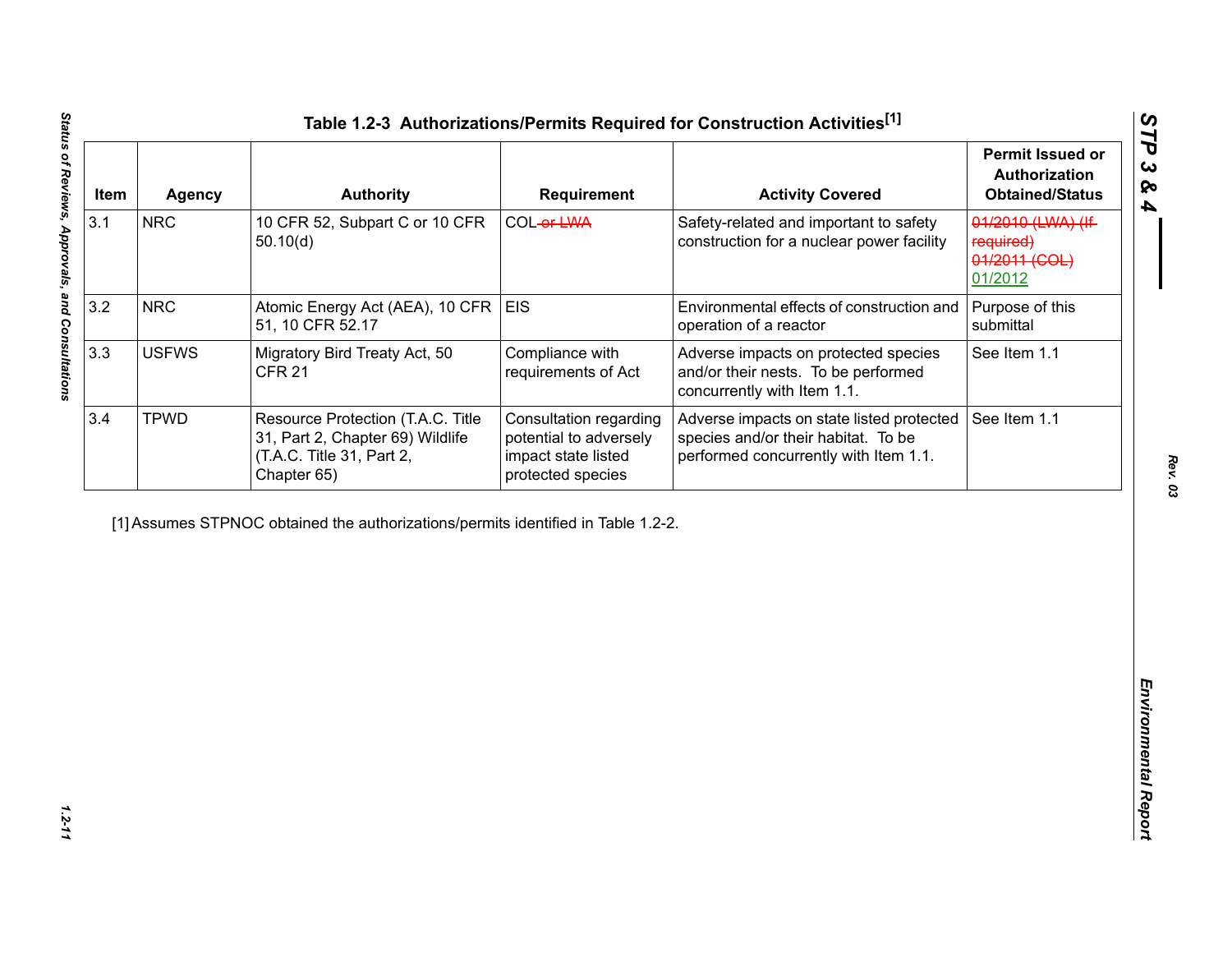| Item | Agency       | <b>Authority</b>                                                 | Requirement                                                        | <b>Activity Covered</b>                                                                                                           | <b>Permit Issued or</b><br><b>Authorization</b><br><b>Obtained/Status</b>    |
|------|--------------|------------------------------------------------------------------|--------------------------------------------------------------------|-----------------------------------------------------------------------------------------------------------------------------------|------------------------------------------------------------------------------|
| 4.1  | <b>TCEQ</b>  | FCWA, T.A.C. Title 30, Part 1,<br>Chapter 307, 308, 309, and 317 | Revision of<br><b>Amendment to existing</b><br><b>TPDES Permit</b> | Regulates limits of pollutants in liquid<br>discharge to surface water<br>TPDES Permit No. 01908. Expiration<br>date: 12/1/09.    | As required or as<br>discharge<br>information becomes<br>available           |
| 4.2  | <b>TCEQ</b>  | Revision of existing Title V<br><b>Operating Permit</b>          | Operation of air<br>emission sources                               | Update existing permit as necessary<br>(Permit No.: 0801 Expiration Date:<br>1/25/2011)                                           | As required or as<br>discharge emissions<br>information becomes<br>available |
| 4.3  | <b>CPGCD</b> | Rules of the CPGCD, Chapter 3,<br>Subchapter A, B                | Groundwater Well<br>Permit                                         | New groundwater well operation and<br>increase in permitted amount                                                                | 02/2011<br>As required                                                       |
| 4.4  | <b>TCEQ</b>  | T.A.C. Title 30, Part 1,<br>Chapter 295, 297                     | <b>Water Rights</b>                                                | Use of additional makeup water from<br>Colorado River (Covered under existing<br>water rights)                                    | See 2.21                                                                     |
| 4.5  | <b>TCEQ</b>  | T.A.C. Title 30, Part 1, Chapter 335                             | Revision/new permit for<br>Industrial/Hazardous<br>Waste           | Industrial/Hazardous waste generation,<br>storage, and disposal activities                                                        | <b>Not Applicable</b><br>As required                                         |
| 4.6  | <b>TCEQ</b>  | T.A.C. Title 30, Part 1, Chapter 327                             | Spill Prevention and<br>Control                                    | Procedures for reporting spills of<br>hazardous materials on site<br>(Covered in the STPEGS Integrated Spill<br>Contingency Plan) | Not applicable<br><b>As required</b>                                         |
| 4.7  | <b>TCEQ</b>  | T.A.C. Title 30, Part 1, Chapter 328                             | <b>Waste Minimization</b><br>and Recycling                         | Program for waste reduction<br>(Covered in the STPEGS Source<br>Reduction and Waste minimization<br>Program)                      | Not applicable<br>As required                                                |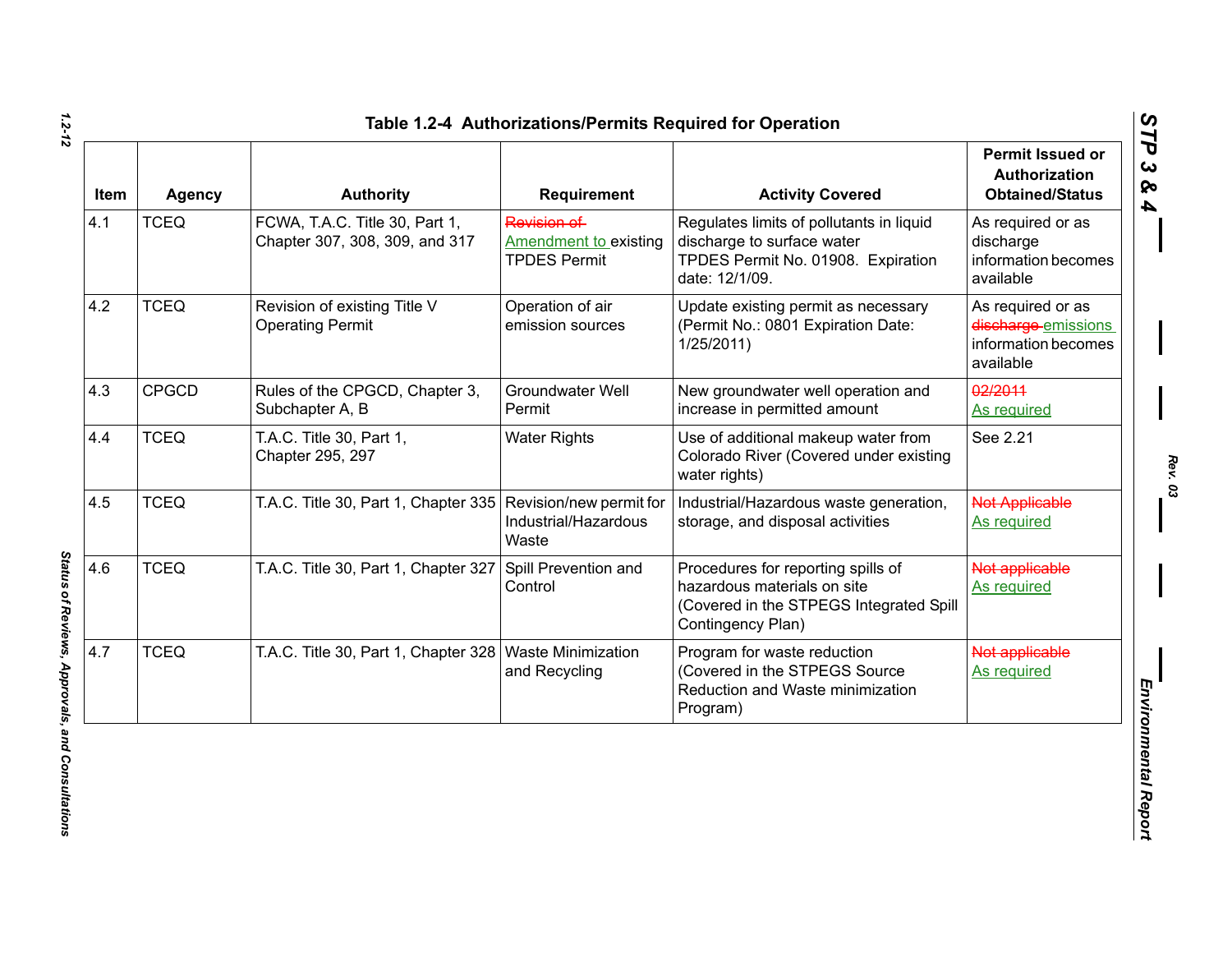| Item | <b>Agency</b>                                                                                                         | <b>Authority</b>                                                                    | <b>Requirement</b>                                                                                              | <b>Activity Covered</b>                                                                                                                                                                                                                                                               | <b>Permit Issued or</b><br><b>Authorization</b><br><b>Obtained/Status</b> |
|------|-----------------------------------------------------------------------------------------------------------------------|-------------------------------------------------------------------------------------|-----------------------------------------------------------------------------------------------------------------|---------------------------------------------------------------------------------------------------------------------------------------------------------------------------------------------------------------------------------------------------------------------------------------|---------------------------------------------------------------------------|
| 4.8  | State of<br>Tennessee<br>Department of<br>Environment<br>and<br>Conservation<br>Division of<br>Radiological<br>Health | Tennessee Department of<br><b>Environment and Conservation</b><br>Rule 1200-2-10.32 | Revision of existing<br>Tennessee Radioactive<br>Waste License-for-<br>Delivery                                 | Transportation of radioactive waste into<br>the state of Tennessee                                                                                                                                                                                                                    | If required                                                               |
| 4.9  | State of Utah<br>Department of<br>Environmental<br>Quality<br>Division of<br>Radiation<br>Control                     | R313-26 of the Utah Radiation<br><b>Control Rules</b>                               | Revision of existing<br><b>General Site Access</b><br>Permit                                                    | Transportation of radioactive materials<br>into the State of Utah                                                                                                                                                                                                                     | If required                                                               |
| 4.10 | <b>TCEQ</b>                                                                                                           | Multi-sector storm water Permit                                                     | Revision of Storm<br><b>Water Pollution</b><br><b>Prevention Plan</b>                                           | Addition of area meeting definition of<br>industrial activity<br>(Covered under current program)<br>Areas meeting the definition of industrial<br>activity to be added to current program                                                                                             | <b>Not Applicable</b><br>As required                                      |
| 4.11 | <b>NRC</b>                                                                                                            | 10 CFR 51                                                                           | Environmental<br><b>Protection Regulations</b><br>for Domestic Licensing<br>and Related Regulatory<br>Functions | This part contains environmental<br>protection regulations applicable to<br>NRC's domestic licensing and related<br>regulatory functions. Subject to certain<br>limitations described in this part, these<br>regulations implement Section 102(2) of<br>the NEPA of 1969, as amended. | If required                                                               |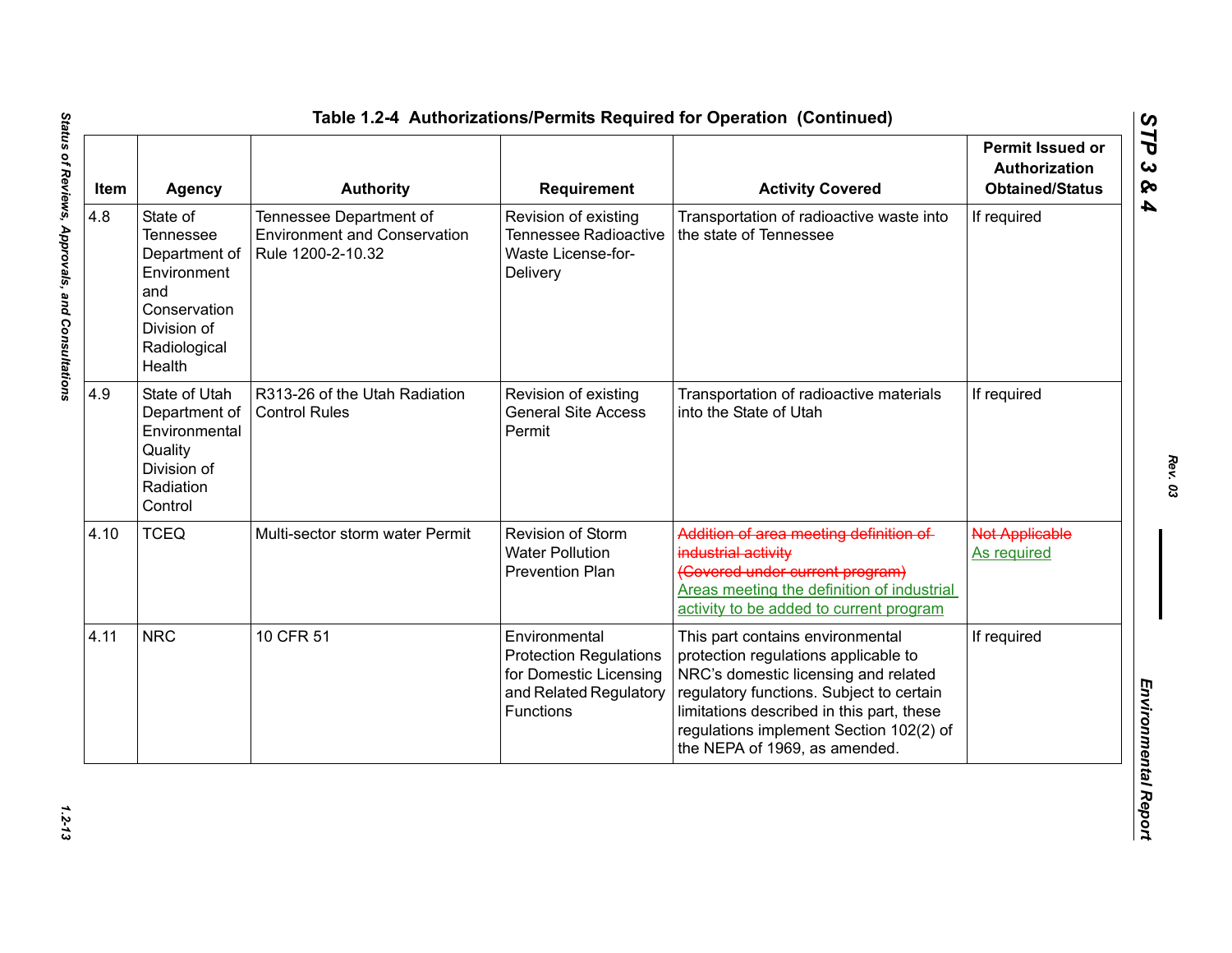| 10 CFR 61<br><b>NRC</b><br>The regulations in this Part establish<br>If required<br>Licensing<br>Requirements for Land<br>procedures, criteria, and terms and<br><b>Disposal of Radioactive</b><br>conditions for the licensing of land<br>Wastes<br>disposal facilities intended to contain<br>byproduct source, and SNM.<br><b>NRC</b><br>10 CFR 71<br>If required<br>Packaging and<br>The regulations in this part provide<br>Transportation of<br>requirements, procedures, and standards<br>Radioactive Material<br>for packaging, preparation for shipment,<br>and transportation of licensed material. It<br>provides the requirements for an<br>application for NRC approval of a<br>transportation package and the standards<br>for packages, including lifting and tie<br>down standards, radiation standards, and<br>requirements for fissile material,<br>irradiated nuclear fuel, and plutonium<br>packages. | Item | Agency | <b>Authority</b> | <b>Requirement</b> | <b>Activity Covered</b> | <b>Permit Issued or</b><br>Authorization<br><b>Obtained/Status</b> |
|---------------------------------------------------------------------------------------------------------------------------------------------------------------------------------------------------------------------------------------------------------------------------------------------------------------------------------------------------------------------------------------------------------------------------------------------------------------------------------------------------------------------------------------------------------------------------------------------------------------------------------------------------------------------------------------------------------------------------------------------------------------------------------------------------------------------------------------------------------------------------------------------------------------------------|------|--------|------------------|--------------------|-------------------------|--------------------------------------------------------------------|
|                                                                                                                                                                                                                                                                                                                                                                                                                                                                                                                                                                                                                                                                                                                                                                                                                                                                                                                           | 4.12 |        |                  |                    |                         |                                                                    |
|                                                                                                                                                                                                                                                                                                                                                                                                                                                                                                                                                                                                                                                                                                                                                                                                                                                                                                                           | 4.13 |        |                  |                    |                         |                                                                    |
|                                                                                                                                                                                                                                                                                                                                                                                                                                                                                                                                                                                                                                                                                                                                                                                                                                                                                                                           |      |        |                  |                    |                         |                                                                    |